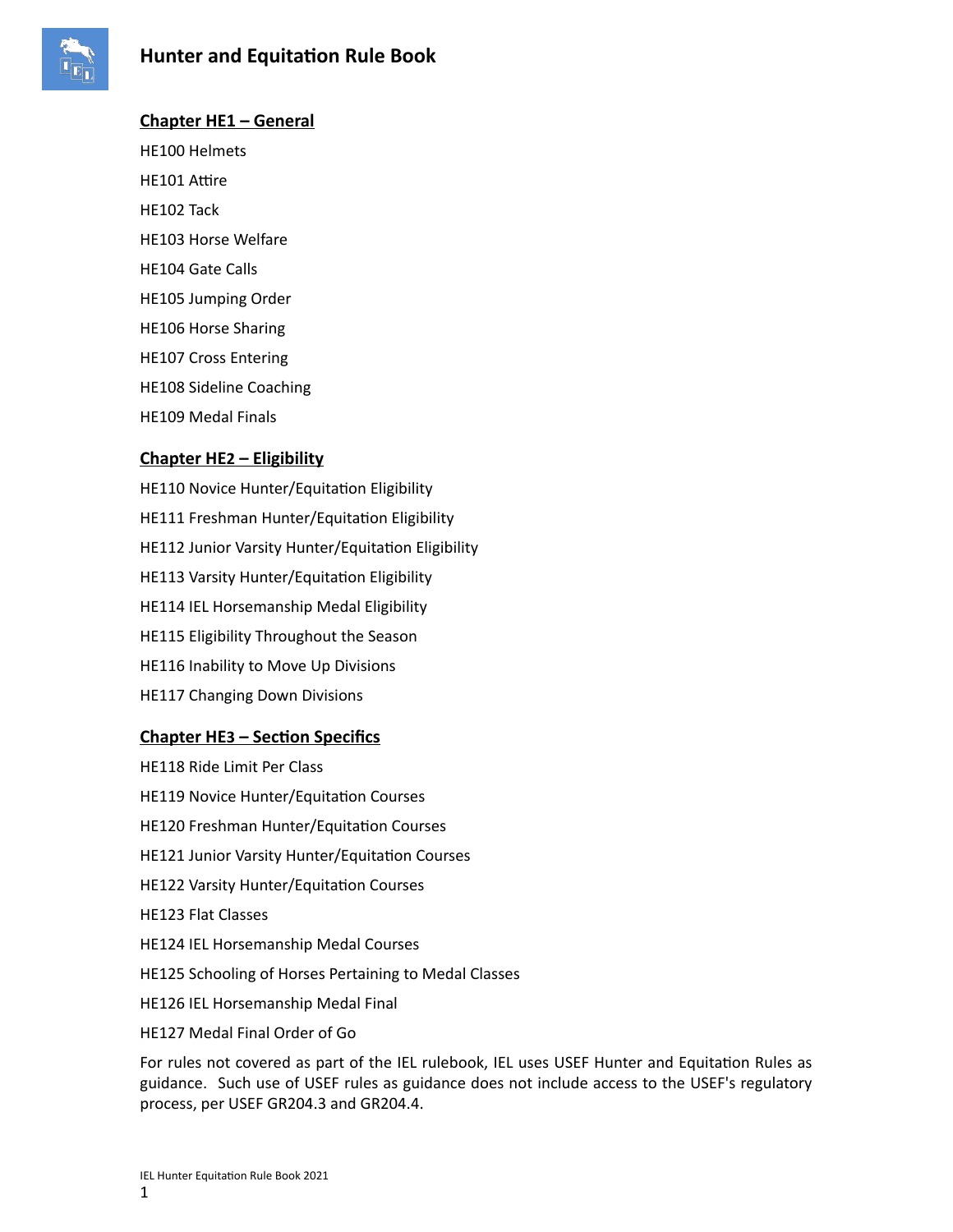

# **Chapter HE1 – General**

## **HE100 Helmets**

All exhibitors are required to wear properly fastened protective headgear which meets or exceeds ASTM/SEI standards while mounted anywhere on the competition grounds. It must be properly fitted with harness secured. Any rider violating this rule at any time must immediately be prohibited from further riding until such headgear is properly in place.

## **HE101 Attire**

- 1. Riders are required to wear dark coats; a light-colored shirt with a choker or a tie; white, buff or canary breeches, tall boots, and protective headgear.
- 2. When management permits riders to ride without jackets, riders must wear traditional, short, or long-sleeved riding shirts with chokers or ties. Polo shirts and chaps are not permitted except in un-judged warm-up classes.

## **HE102 Tack**

IEL closely follows the USEF rules regarding tack for hunters and equitation. Please consult the USEF Hunter Rule book (USEF-HU125 and HU126) for rules about acceptable tack.

## **HE103 Horse Welfare**

Per USEF-HU102

## **The following acts are prohibited:**

- 1. Riding an exhausted horse.
- 2. Excessive pressuring of a tired horse.
- 3. Riding or lungeing an obviously lame horse.
- 4. Excessive use of a whip on any horse in a stall, aisle, schooling area, competition ring or elsewhere on the competition grounds. The use of a whip must be for a good reason, done at the appropriate time, in the proper place and with appropriate restraint. Excessive whipping will not be tolerated.
- 5. Any striking of the horse's head (on the poll or forward of the poll shall be deemed excessive.)
- 6. Repeated jerking on the reins and sawing on the bit unless applied to an unruly horse that is jeopardizing his own safety or the safety of his rider.
- 7. Improper use of the bit resulting in bleeding, broken skin or broken mucous membrane.
- 8. Excessive use of the spurs or spurring resulting in broken and bleeding skin.
- 9. Rapping the legs of a horse with the butt end of a riding crop or other implement.
- 10. Use of any substance to induce temporary heat causing hyper-sensitization.
- 11. Poling.
- 12. Use of a wire or chain in conjunction with any schooling jumps.
- 13. Use of electronic shock devices in schooling or showing.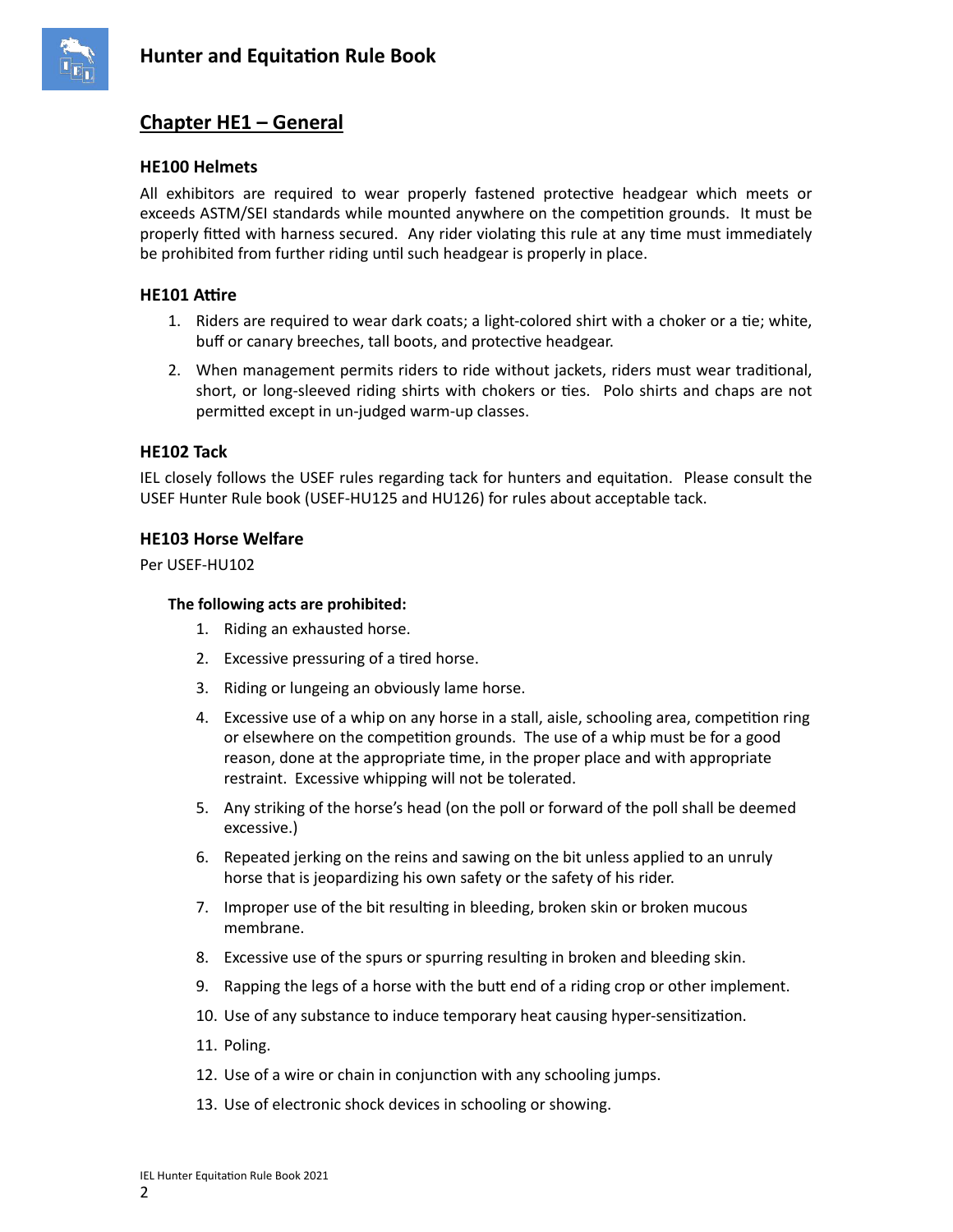

- 14. Use of shackles, hock hobbles and similar devices, with the exception of kicking chains while the horse is in the stall or in transport. This does not prohibit the use of rubber or plastic exercising devices.
- 15. Showing a horse with hypersensitive, raw, or bleeding sores around the cornets, pasterns, legs, or body.
- 16. Use of laser beam devices anywhere on the competition grounds, except in an exhibition or if required in class specifications. (Exception: Lasers used in a therapeutic manner).
- 17. Withholding of feed or water for prolonged periods.
- 18. Letting blood from a horse for other than diagnostic purposes.
- 19. Inhumane treatment of a horse in a stall, aisle, schooling area, competition ring or elsewhere on the competition grounds, by any person.

## **Regular and local competitions.**

Competitors found to be in violation of these rules by the Show Steward shall be eliminated/ disqualified from competing and shall forfeit all entry fees for such competition. In addition, after consultation between the Show Management, or other official involved, and a Senior Judge in the division, additional penalties including disqualification from the balance of the competition may be imposed. All such violations must be recorded and, if cruelty or abusive behavior is evident, it will be reviewed by the Federation for such action as may be deemed appropriate to the particular circumstances.

## **HE104 Gate Calls**

- 1. Riders must be ready to enter the ring when called upon. Starters will try to resolve conflicts, providing that those conflicts are presented before the class starts.
- 2. If any ring stands with an open gate for more than five (5) minutes, management reserves the right to eliminate a competitor after a two (2) minute gate call.

# **HE105 Jumping Order**

If a jumping order is established, it must be posted in a conspicuous place at least 15 minutes before the class starts. The jumping order must be legible to the mounted rider.

## **HE106 Horse Sharing**

There are four (4) divisions at each show: Varsity, Junior Varsity, Freshman, and Novice. A given horse may enter only one division at a given show. Exception: In an appropriate situation, and only with the prior permission of the IEL Board, a given horse may be shown by a second rider who is without a mount for either one (1) equitation class or one (1) dressage class, so long as the horse is shown only once in that class.

## **HE107 Cross Entering**

A rider may enter one or two dressage classes in any given division and in a manner consistent with these rules, may also enter (with the same or with a different horse) one or more hunter/ equitation /jumper classes in a different division.

# **HE108 Sideline Coaching**

Per USEF rule EQ110.3 Outside assistance will be penalized at the judge's discretion.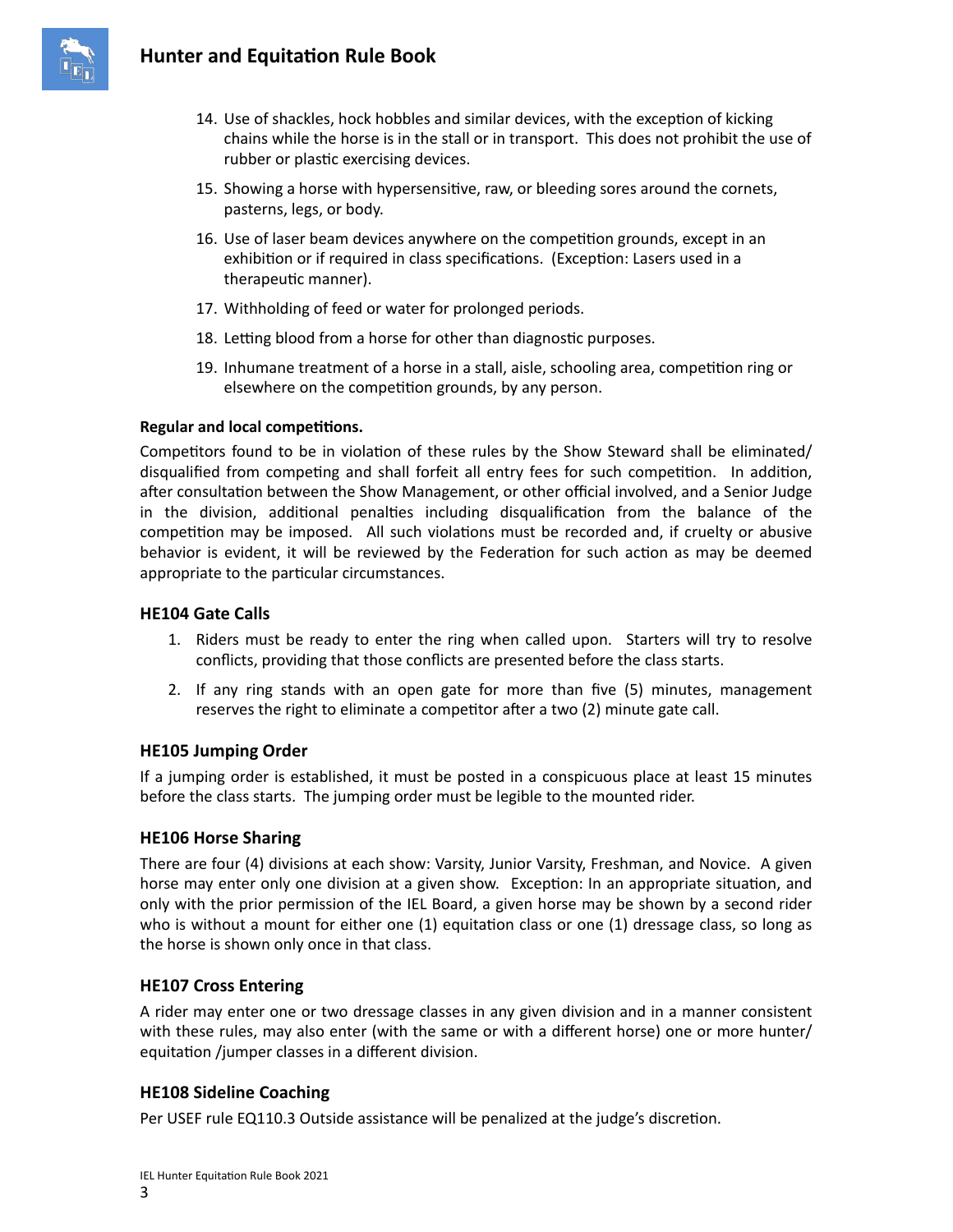

## **HE109 Medal Finals**

- 1. All contestants are required to perform over a medal type course of at least (8) fences adhering to the course specifications set forth in HE126 below. Tests may be included in the course. A maximum of twelve (12) riders are required to work off on the flat, to be judged on seat, hands, and guidance and control of the horse. The flat phase performance of those riders selected to show shall count 40%. Martingales must be removed for the flat phase; no other tack changes will be allowed between phases. Nationally recognized tests may be used. Rings will be open ten (10) minutes prior to the medal classes for a course walk.
- 2. At the final show, the medal class will be the Medal Final class. The top fifteen (15) scoring riders from the previous medal classes will be qualified to show in the Medal Finals. In the event three (3) classes are not held or completed prior to the final show, the IEL Board reserves the right to establish new eligibility criteria for the Medal Final class. At the final show, there will also be a Freshman Horsemanship Medal Final class; riders for the Freshman Medal Final class shall qualify based on the cumulative points earned from the prior shows during the season in the Freshman Hunt Seat Equitation Over Fences classes. Those riders qualifying will be notified prior to the Medal Finals. Any previous winner of the Medal Final in a specific division may not compete again in the Medal Final of that same division. (The rider, however, may compete in the qualifying classes in the division.) The riders must pre-enter to preserve their eligibility to compete. Failure to pre-enter will result in forfeiture of the rider's eligibility to compete and the rider's spot in the finals will be awarded to the next rider on the list.

# **Chapter HE2 – Eligibility**

The IEL Board will perform spot checks to test rider's eligibility.

# **HE110 Novice Hunter/Equitation Eligibility**

Riders forfeit eligibility for the Novice division when they have won six (6) or more blue ribbons at any recognized show (USEF, PCHA, LAHJA, SFVHSA) over a course of 2'0" or higher.

# **HE111 Freshman Hunter/Equitation Eligibility**

Riders forfeit eligibility for the Freshman division when they have won six (6) or more blue ribbons at any recognized show (USEF, PCHA, LAHJA, SFVHSA) over a course of 3'0" or higher.

# **HE112 Junior Varsity Hunter/Equitation Eligibility**

Riders forfeit eligibility for the Junior Varsity division when they have won six (6) or more blue ribbons at any recognized show (USEF, PCHA, LAHJA, SFVHSA) over a course of 3'6" or higher.

## **HE113 Varsity Hunter/Equitation Eligibility**

Open to riders that are eligible to compete over hunter and equitation courses with fences of 3'6".

## **HE114 IEL Horsemanship Medal Eligibility**

Any previous winner of the Medal Final in a specific division may not compete again in the Medal Final of that same division. In the Freshman Division, the rider, however, may compete in the qualifying classes in the division; however, in JV and Varsity Divisions, the riders may not compete in the individual metal classes.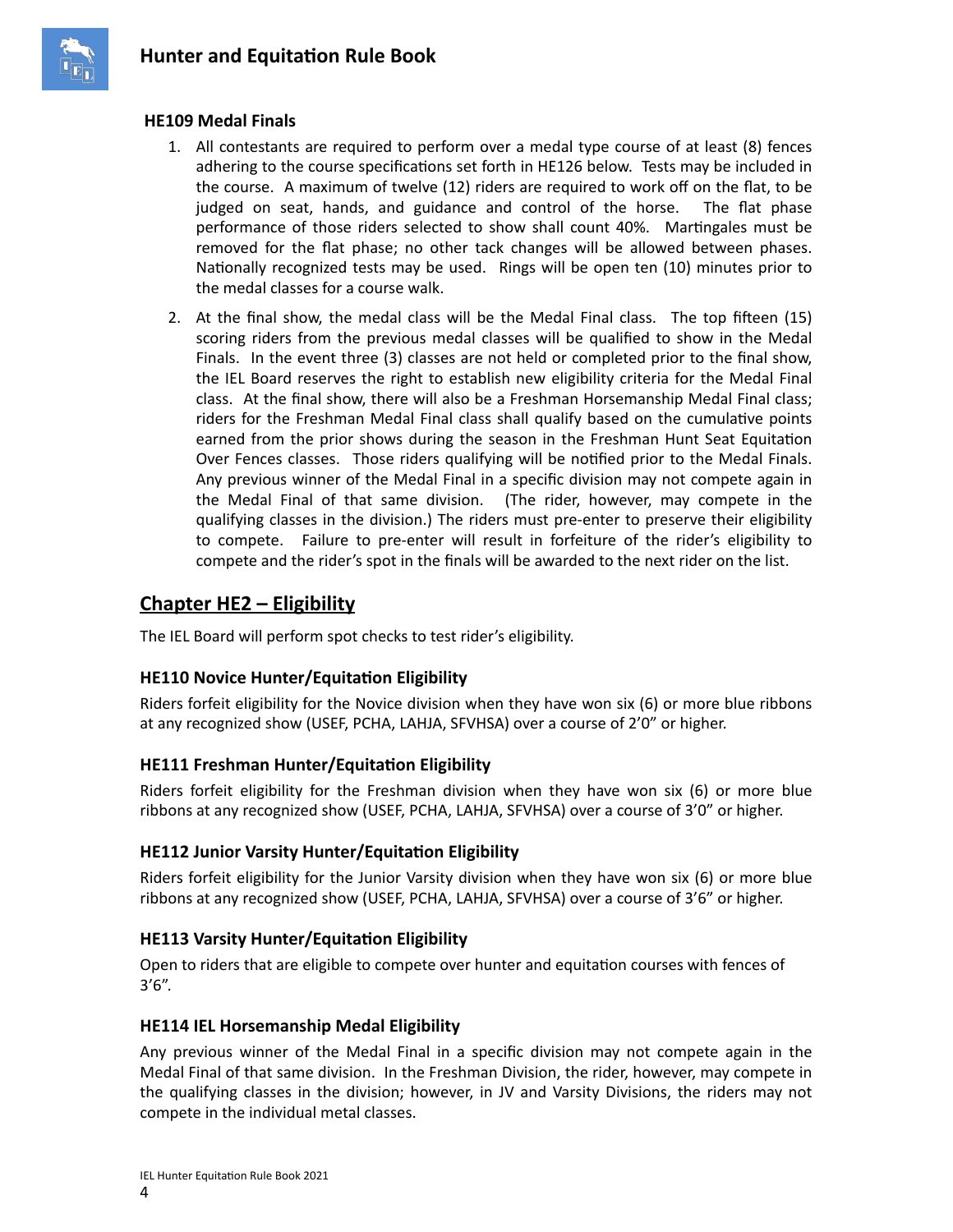

## **HE115 Eligibility Throughout the Season**

A rider's division eligibility will be determined at the beginning of the show season and should remain the same throughout the show year. If a change is necessitated by such circumstances as changing horses due to lameness, etc. mid-season please refer to HE117 below.

## **HE116 Inability to Move Up Divisions**

A rider may compete in only one (1) Hunter/Equitation and/or Jumper division at any given show. Any rider who has won the IEL year-end overall division championship in the Novice division is not eligible for further individual points in the Novice division. If a rider is unable to move up to the Freshman division as required, the rider may still compete for ribbons, but is ineligible to receive individual or school points.

## **HE117 Changing Down Divisions**

IEL eligibility rules are in place to make sure the competition is fair to all levels of rider. However, IEL does understand that circumstances change, and riders are no longer able to compete at a certain height for a number of reasons. If a rider has exceeded the eligibility requirements for the division they wish to move down to, they may continue to compete in the lower division but they will not be eligible for any individual high score awards. If circumstances change during the show season please contact IEL

# **Chapter HE3 – Section Specifics**

## **HE118 Ride Limit Per Class**

A rider may ride only one horse per class; however, a rider may ride a different horse in each of the different classes in the rider's division.

### **HE119 Novice Hunter/Equitation Courses**

### **Class 111 – Novice Working Hunter**

Novice riders will be asked to jump a course of eight fences set at 2'0". There will be no oxers. Horses will be judged on performance, manners/suitability, and way of going.

### **Class 112 – Novice Handy Hunter**

Novice riders will be asked to jump a course of eight fences set at 2'0". There will be no oxers. Horse will be judged on performance, manners/suitability, and way of going.

### **Class 121 – Novice Hunt Seat Equitation Over Fences**

Novice riders will be asked to jump a course of eight fences set at 2'0". There will be no oxers. Riders will be judged on their effectiveness, the correctness of their "hunt seat" position, and their connection to their horses.

### **HE120 Freshman Hunter/Equitation Courses**

### **Class 211 – Freshman Working Hunter**

Freshman riders will be asked to jump a course of fences set at 2'6". Horses will be judged on performance, manners/suitability, and way of going.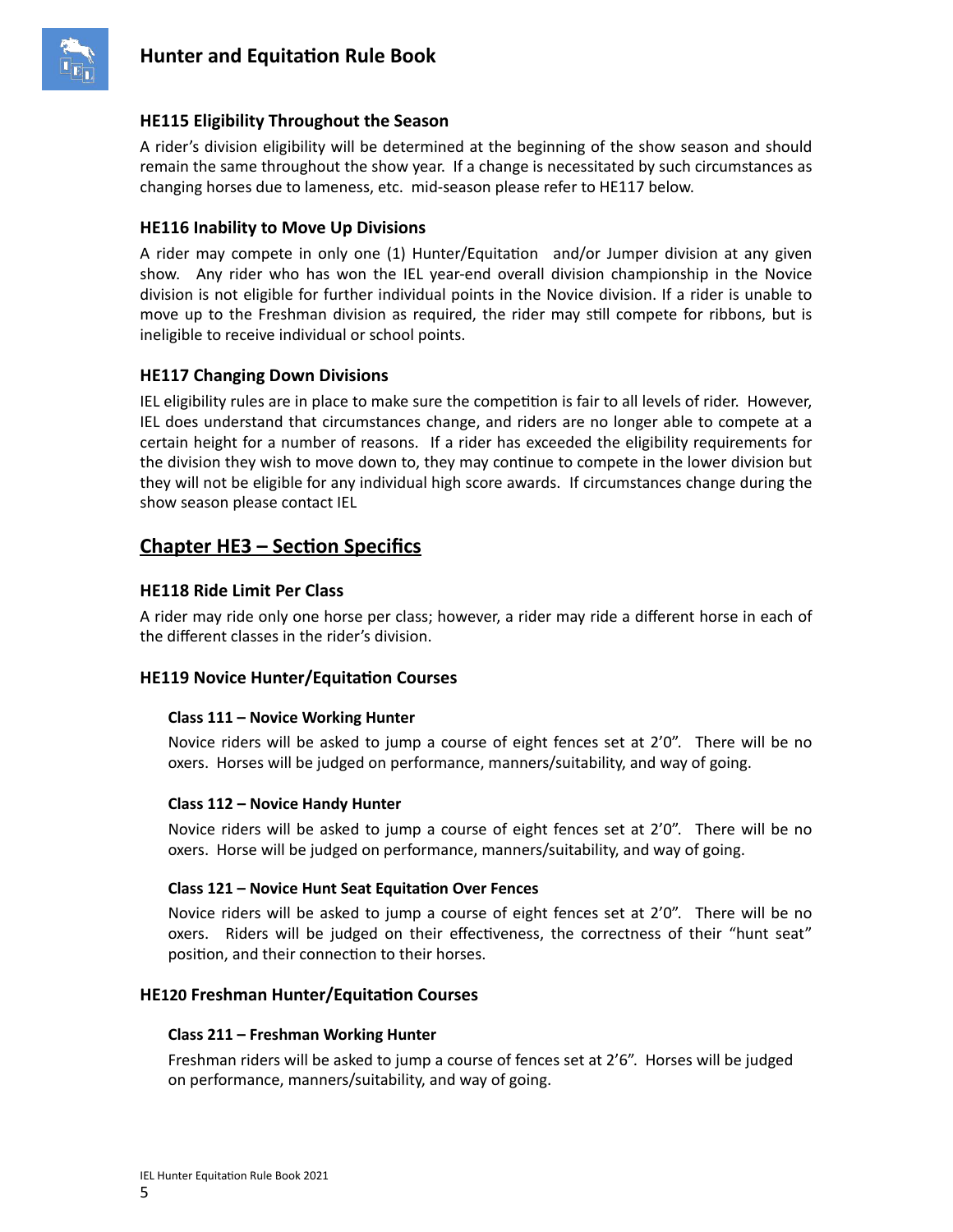

### **Class 212 – Freshman Handy Hunter**

Freshman riders will be asked to jump a course of eight fences set at 2'6". Courses may include an inside turn and/or a trot jump that will test the horses "handiness". Horses will be judged on performance, manners/suitability, way of going, and handiness.

#### **Class 221 – Freshman Hunt Seat Equitation Over Fences**

Freshman Riders will be asked to jump a course of eight fences. Riders will be judged on their effectiveness, the correctness of their "hunt seat position", and their connection with their horses.

### **HE121 Junior Varsity Hunter/Equitation Courses**

#### **Class 311 – Junior Varsity Working Hunter**

Riders will be asked to jump a course of eight fences 3'0" in height. Horses will be judged on performance, manners, and way of going.

#### **Class 312 – Junior Varsity Handy Hunter**

Riders will be asked to jump a course of eight fences 3'0" in height. This course will include tests and/or options to demonstrate the horse's handiness. Horses will be judged on performance, manners, way of going, and handiness.

#### **Class 321 – Junior Varsity Hunt Seat Equitation Over Fences**

Riders will be asked to jump a course of eight fences 3'0" in height. Riders will be judged on their effectiveness, the correctness of their hunt seat position, and their connection to their horses.

### **HE122 Varsity Hunter/Equitation Courses**

#### **Class 411 – Varsity Working Hunter**

Riders will be asked to jump a course of fences 3'6" in height. Horses will be judged on performance, manners, and way of going.

#### **Class 412 – Varsity Handy Hunter**

Riders will be asked to jump a course of fences 3'6" in height. Riders will be judged on their effectiveness in achieving their horse's optimum performance, their correctness of the hunter seat position, and their connection with their horse as they navigate the course.

#### **Class 421 – Varsity Hunt Seat Equitation Over Fences**

Riders will be asked to jump a course of fences 3'6" in height. Riders will be judged on their effectiveness in achieving their horse's optimum performance, their correctness of the hunter seat position, and their connection with their horse as they navigate the course.

### **HE123 Flat Classes**

#### **Class 122 – Novice Hunt Seat Equitation On the Flat**

Novice riders will be asked to show their horses at the walk, trot, and canter both ways of the ring. No further tests will be required. Riders will be judged on their position, their connection with their horse and demonstration of the basic horsemanship aids.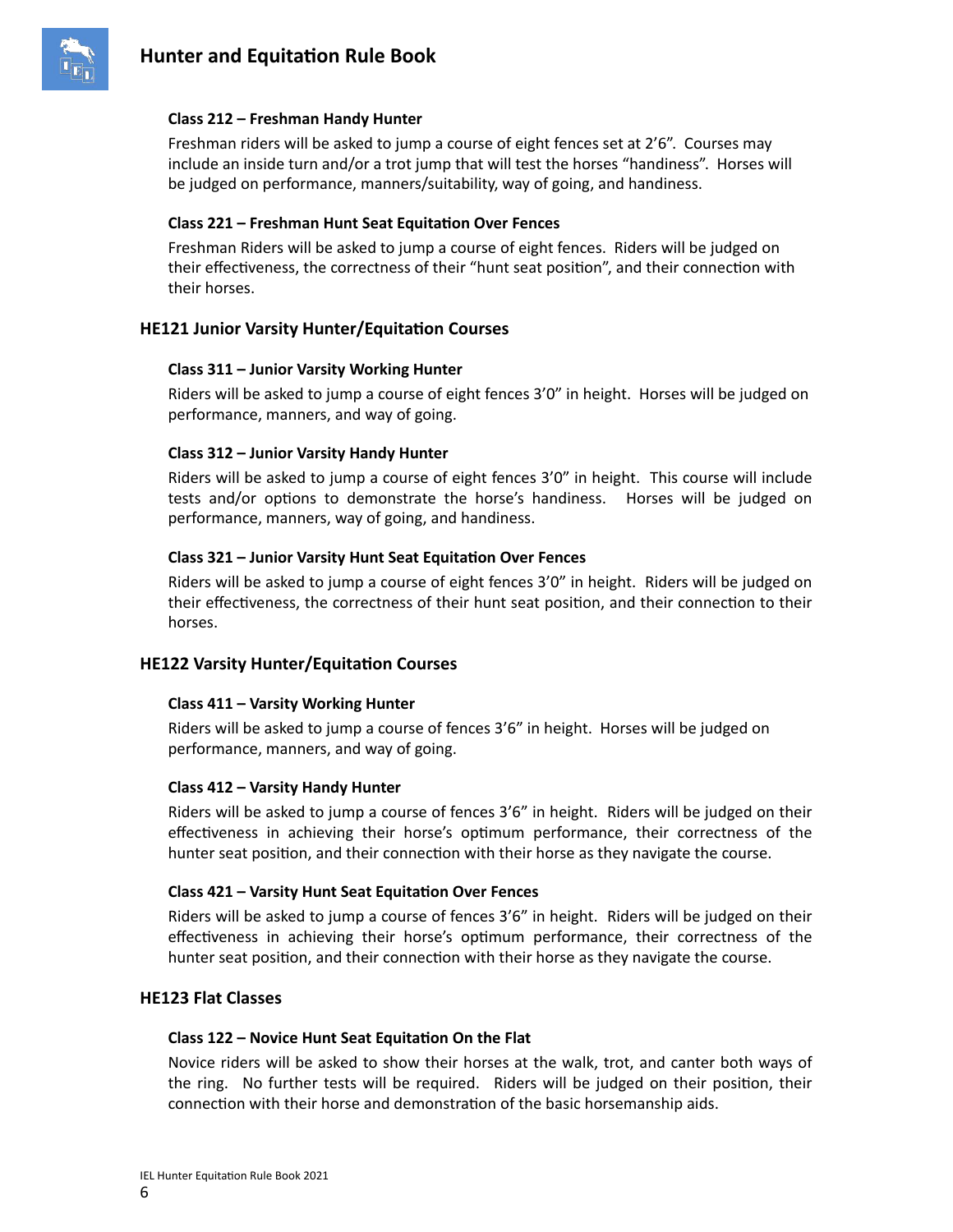

### **Class 222 – Freshman Hunt Seat Equitation On the Flat**

Riders will be asked to show their horses at a walk, trot, and canter both ways of the ring. Further tests are at the discretion of the judge. Riders will be judged on the correctness of their "hunt seat position", their connection with their horse and their demonstration of horsemanship aids.

#### **Class 322 – Junior Varsity Hunt Seat Equitation On the Flat**

Riders will be asked to show their horses at a walk, trot, and canter both ways of the ring. There will be further testing at the discretion of the judge. The riders will be judged on the correctness of their hunt seat position, their connection to their horses and their demonstration of horsemanship aids.

#### **Class 422 – Varsity Hunt Seat Equitation On the Flat**

Riders will be asked to show their horses at all three gaits both ways of the ring. Further tests will be required and will be at the discretion of the judge. Riders will be judged on the correctness of their hunt seat position, their connection with their horse and their demonstration of all horsemanship aids required to perform the tests asked of them.

### **HE124 IEL Horsemanship Medal Classes**

#### **Freshman Horsemanship Medal**

*Due to the restrictions on time the Freshman IEL Horsemanship Medal is not actually offered at each show.* This class is held only at the final show.

#### **Class 351 – Junior Varsity IEL Horsemanship Medal**

Junior Varsity medal fences will be set at 3'0". All contestants are required to perform over a medal type course of at least eight fences. Tests may be included on the course. A maximum of 12 riders are required to work off on the flat, to be judged on seat, hands, and guidance and control of the horse. The flat phase performance of those riders selected to show shall count 40%. Further testing is at the discretion of the judge. Any previous winner of the junior varsity medal final in this division may not compete again in the medal final in this division.

#### **Class 451 – Varsity IEL Horsemanship Medal**

Varsity medal fences will be set at 3'6". All contestants are required to perform over a medal type course of at least eight fences. Tests may be included on the course. A maximum of 12 riders are required to work off on the flat, to be judged on seat, hands, and guidance and control of the horse. The flat phase performance of those riders selected to show shall count 40%. Further testing is at the discretion of the judge. Any previous winner of the varsity medal final in this division may not compete again in the medal final in this division.

### **HE125 Schooling of Horses Pertaining to Medal Classes**

In all medal classes, trainer mounted schooling of the horse shall not be permitted between the over fences and flat portions of the medal classes and medal finals.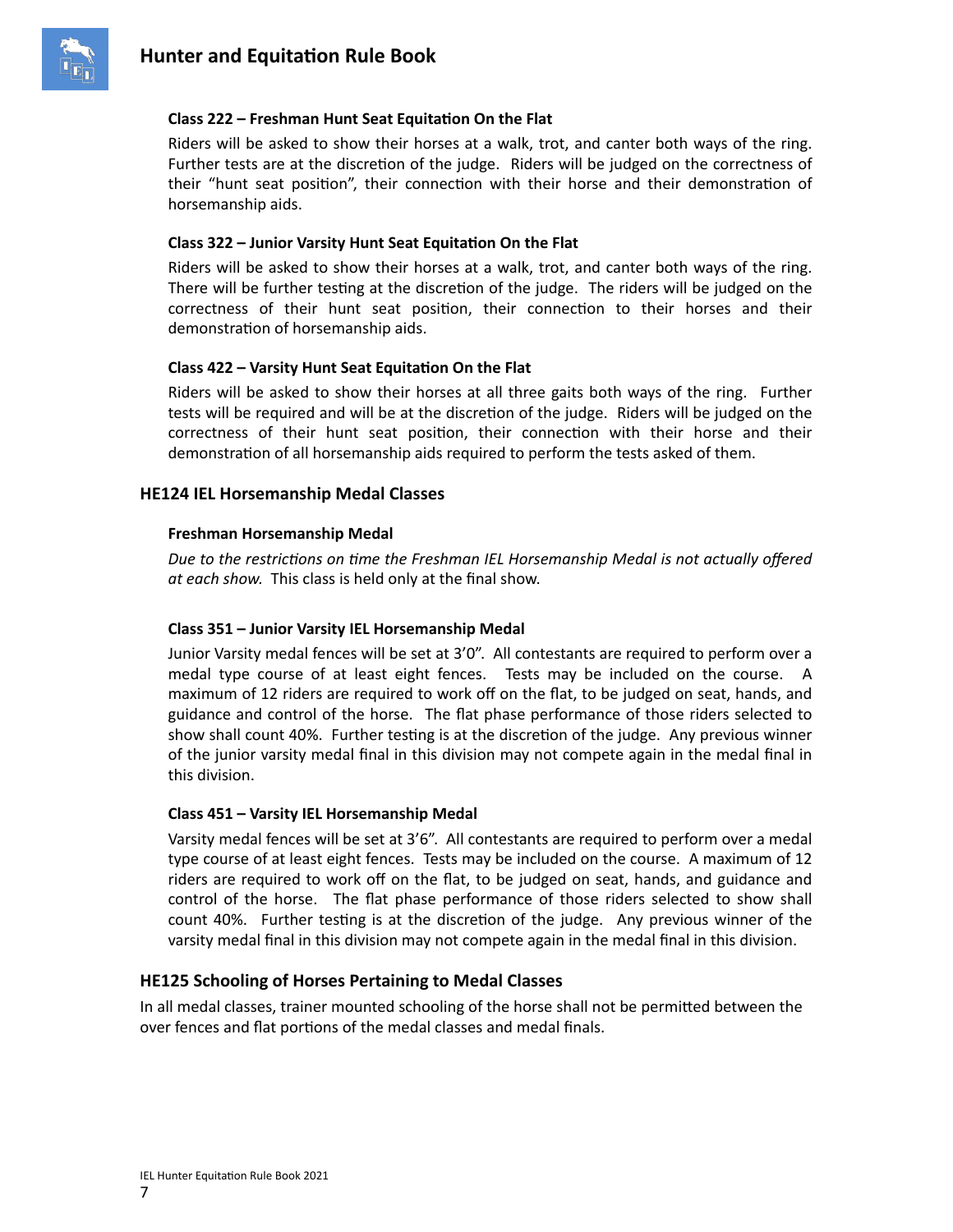

## **HE126 IEL Horsemanship Medal Final**

### **Freshman IEL Horsemanship Medal Final**

This class will be held at the final show. Riders for the IEL Freshman Medal Final class shall qualify based on the cumulative points earned from the prior shows during the season in the Freshman equitation over fences. The top 15 point earners will qualify. Those riders will be notified prior to the medal finals. Freshman medal final fences will be set at 2'6". All riders are required to perform over at least eight (8) fences not exceeding 2'6", with at least 1 change of direction. Combinations are not permitted in the Freshman Medal Finals. There will be two judges, seated opposite each other, scoring each round and the scores will be averaged. All riders will show at the walk, trot and canter, to be judged under the current standards for the equitation division. Each rider will receive a numerical score. The flat phase will count 40%. After the flat and fences phases, the top four (4), and anyone within three (3) percentage points of the leader, will be asked to do further testing over fences; for the work-off, judges may be seated together. Nationally recognized tests may be used. In the event riders are tied after the work-off, the judges shall confer to place those tied. There will be no additional work-off.

### **Junior Varsity IEL Horsemanship Medal Final**

This class will be held at the final show. Riders for the IEL Junior Varsity Medal Finals shall qualify based on the cumulative points earned from the prior shows in the Junior Varsity Horsemanship Medal. The top 15 point earners will qualify. Junior Varsity medal final fences will be set at 3'0". All riders are required to perform over at least eight (8) fences not exceeding 3'0", with 1 combination, and 2 changes of direction. Tests may be included in the course. There will be two judges, seated opposite each other, scoring each round and the scores will be averaged. All riders are required to show at the walk, trot and canter, to be judged under the current standards for the equitation division. Each rider will receive a numerical score. The flat phase will count 40%. After the flat and fence phases, the top four (4), and anyone within three (3) percentage points of the leader, will be asked to do further testing over fences; for the work-off, judges may be seated together. Nationally recognized tests may be used. In the event riders are tied after the work-off, the judges shall confer to place those tied. There will be no additional work-off.

### **Varsity IEL Horsemanship Medal Final**

This class will be held at the final show. Riders for the IEL Varsity Medal Final shall qualify based on the cumulative points earned from the prior shows in the Varsity Horsemanship Medal. The top 15 point earners will qualify. Varsity medal final fences will be set at 3'6". All riders are required to perform over at least eight (8) fences not exceeding 3'6", with 2 doubles, or 1 double and 1 triple combination with a spread fence required and at least 1 change of direction. Tests maybe include in the course. There will be two judges, seated opposite each other, scoring each round and the scores will be averaged. All riders are required to show at the walk, trot and canter, to be judged under the current standards for the equitation division. Each rider will receive a numerical score. The flat phase will count 40%. After the flat and fences phases, the top four (4), and anyone within three (3) percentage points of the leader, will be asked to do further testing over fences; for the workoff, judges may be seated together. Nationally recognized tests may be used. In the event riders are tied after the work-off, the judges shall confer to place those tied. There will be no additional work-off.